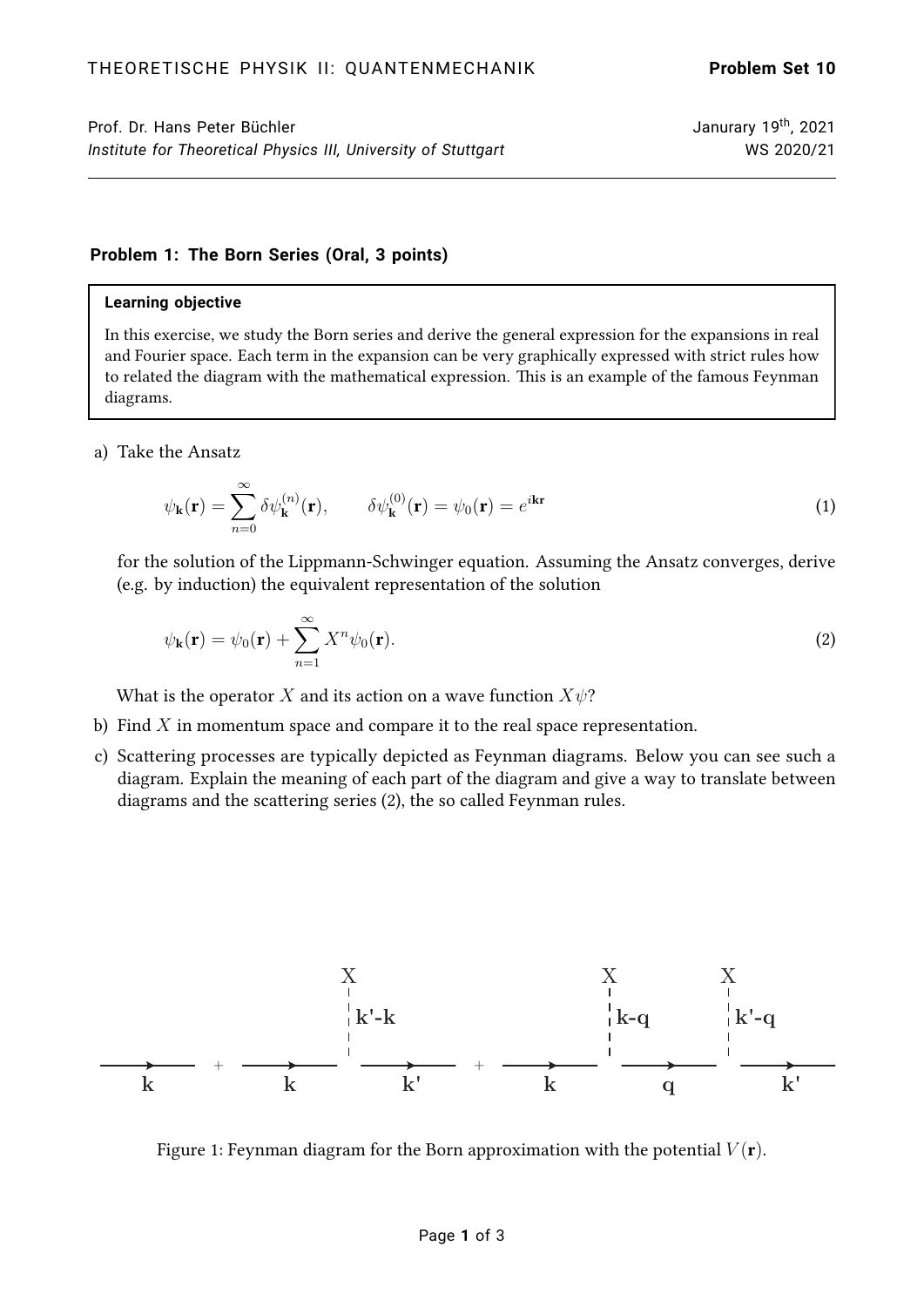# **Problem 2: Scattering at the Yukawa-Potential (Written, 3 points)**

### **Learning objective**

The goal of this exercise is to determine the scattering amplitude within the Born approximation for the Yukawa Potential. The Yukawa potential describes the interaction between charged particles in a theory, where photons have a mass, and the Coulomb potential is recovered for vanishing photon mass  $\mu \to 0$ . Note, that for the scattering amplitude something strange happens in this limit as the Coulomb potential is a long-range interaction.

a) The Yukawa-potential is given by

$$
V(r) = g \frac{\exp(-\mu r)}{r}.
$$
\n(3)

In the first order Born approximation, calculate the scattering amplitude.

- b) For a generic potential  $V(\mathbf{r})$  derive the general expression for the second order contribution to the scattering amplitude and express it by the Fourier components of  $V$ .
- c) Determine the scattering amplitude in the second order Born approximation for the Yukawa potential.

Hint: Bring the scattering amplitude to the form

$$
f_{\mathbf{k}}^{(2)}(\mathbf{k}') \propto \int d^3q \frac{1}{(\mathbf{q}-\mathbf{k})^2 + \mu^2} \frac{1}{k^2 - q^2 + i\delta} \frac{1}{(\mathbf{k}'-\mathbf{q})^2 + \mu^2}.
$$

Then you can use the relation

$$
\int_{-1}^{1} dz \frac{2}{[(a+b) + z(a-b)]^2} = \frac{1}{ab}.
$$

with  $a = (\mathbf{q} - \mathbf{k})^2 + \mu^2$  and  $b = (\mathbf{q} - \mathbf{k}')^2 + \mu^2$  to simplify the  $\mathbf{q}$  integration.

# **Problem 3: Exact scattering at a Pseudo Potential (Written, 3 points)**

### **Learning objective**

The low energy scattering for all short range interactions is determined by a single parameter: the s-wave scattering length. Here, we study an effective potential, which reproduces exactly this low energy scattering amplitude, and which can be used in describing the scattering behavior of particles at low temperatures.

The potential

$$
V(\mathbf{r}) = g\delta(\mathbf{r})\partial_r r \tag{4}
$$

is commonly used to model low energy scattering. Since it contains a derivative it is refered to as a pseudo-potential.